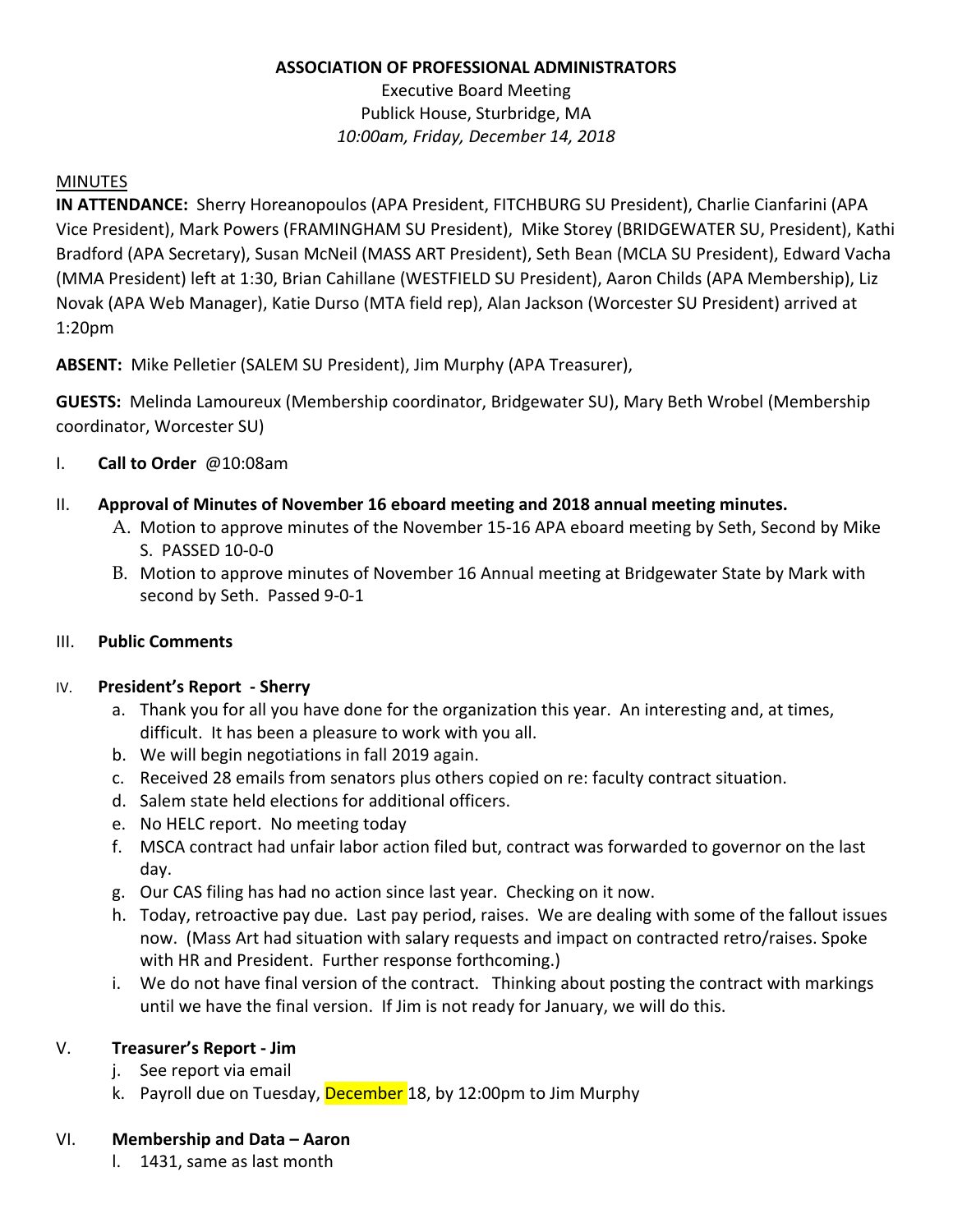- m. 102 non-paying, done one from last month
- n. MTA sent an email asking to recycle 3 part forms and only use new forms designed for this year.

## VII. **Health and Welfare Report – AJ**

- o. AJ gave a quick report about H and W, including consideration of bill for adjunct faculty gaining GIC benefits.
- p. Issue of FTE vs part-time. Member requesting clarification for two PT members creating one membership?
- q. Investments Moved to slightly more aggressive investments. Did well.
- r. Good number of membership using website. Able to track usage.
- s. Discussed next negotiations and ability to add dental. Not likely in current situation. A number of options will continued to be discussed.

#### VIII. **Website – Liz**

- t. January rollout.
- u. Will plan on attending meetings to create news.
- v. Shared current view of site.
- w. Need photos
- x. News: will do a few and send around for review.
- y. Meeting minutes will appear most recent first with past on the sidebar.
- z. Liz will link local president's email on the site.
- aa. Benefits section. Linking and adding to MTA.
- bb. Events/training area will be added.
- cc. Committee updates
- dd. HELC and Health/Welfare updates
- ee. Will change logo, as well.
- ff. Contact form discussion. (How do we want to communicate with our membership? Ie. "ask the eboard" with archive) Liz suggests we have a section where someone can ask a question, we are notified, once we respond, it goes live. For now, we will roll out without it.
- gg. Would like local chapter pages, too.

### IX. **Committee Reports**

- hh. Budget: Mike S (Chair), Seth, Jim
- ii. Employee Relations Working group: Mark (Chair), Susan (Job descriptions), Brian (impact bargaining), Kathi (HR)
- jj. Professional Development: Edward (Chair), Seth, Sherry
- kk. Negotiating team: all

# X. **Old/New Business**

- ll. MTA Union Skills Winter Conference January 12, 2019 at the Sheraton Framingham Hotel (Katie) Free to members. Register through MTA website.
- **mm.** Fund Our Future signature Campaign (Katie) campaign to get \$500 million support for higher ed. Plan is to file legislation on 1/18/19. Need 250 signatures by January 15. MTA is filing legislation for this project. Possible action day on May 1.
- **nn.** Giveaways for our members? With deletion of calendar from MTA, could we offer something. Will send to Professional Development committee.
- **oo.**Old business: Notified we have not been collecting the correct dues. State has been undercharging by \$.08 per month. Sherry and Aaron will follow up.
- **pp.** REFRESH computer time. \$550 stipend (includes tax).